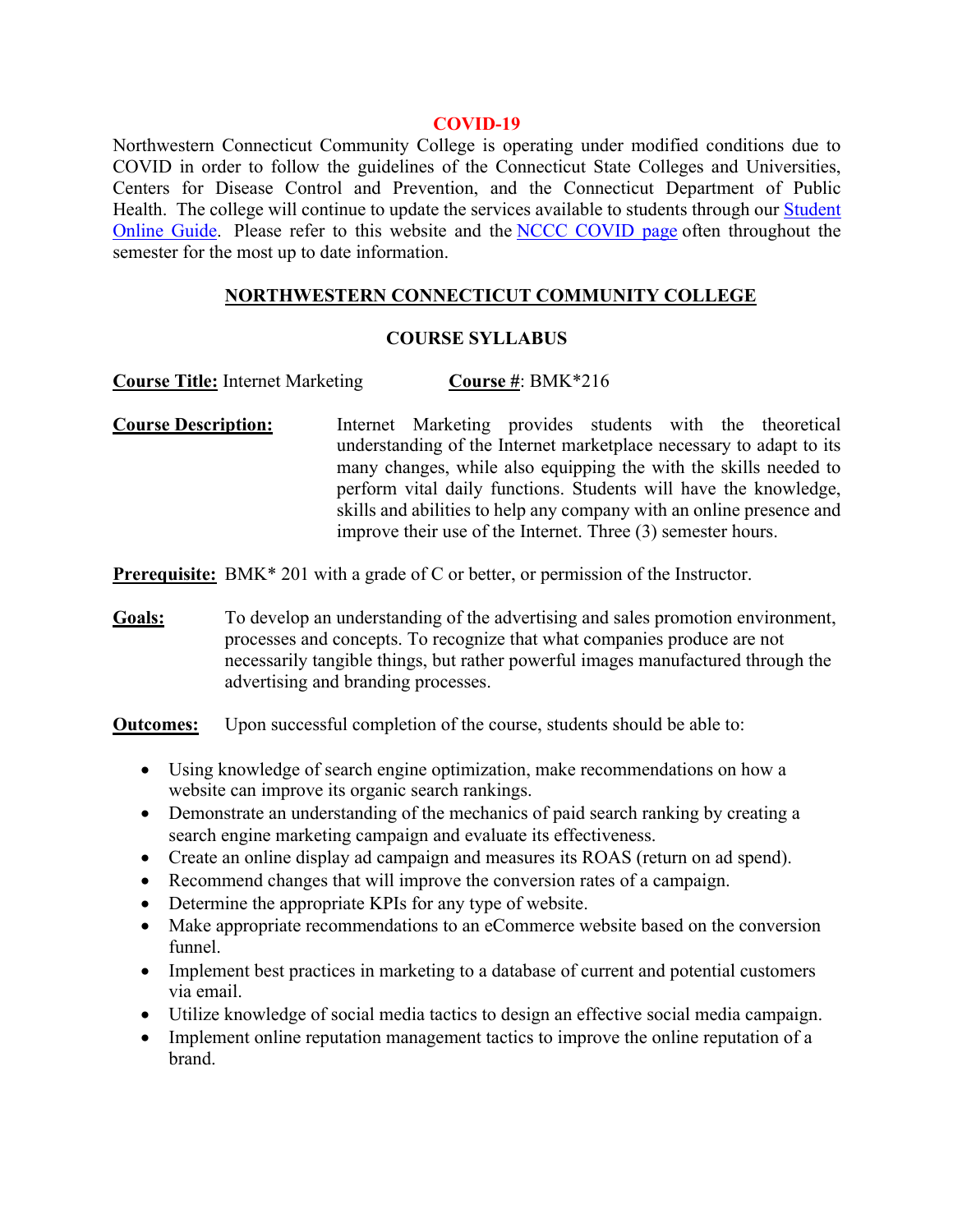# **COLLEGE POLICIES**

## **Plagiarism**

Plagiarism and Academic Dishonesty are not tolerated at Northwestern Connecticut Community College. Violators of this policy will be subject to sanctions ranging from failure of the assignment (receiving a zero), failing the course, being removed/expelled from the program and/or the College. Please refer to your "Student Handbook" under "Policy on Student Rights," the Section entitled "Student Discipline," or the College catalog for additional information.

## **Americans with Disabilities Act (ADA)**

The College will make reasonable accommodations for persons with documented learning, physical, or psychiatric disabilities. Students should notify Daneen Huddart, Disabilities Counselor. She is located at Green Woods Hall, in the Center for Student Development. Her phone number is 860-738-6318 and her email is  $d$ huddart@nwcc.edu.

### **School Cancellations**

If snowy or icy driving conditions cause the postponement or cancellation of classes, announcements will be made on local radio and television stations and posted on the College's website at www.nwcc.edu. Students may also call the College directly at (860) 738-6464 to hear a recorded message concerning any inclement weather closings. Students are urged to exercise their own judgment if road conditions in their localities are hazardous.

## **Use of Electronic Devices**

Some course content as presented in Blackboard Learn is not fully supported on mobile devices at this time. While mobile devices provide convenient access to check in and read information about your courses, they should not be used to perform work such as taking tests, quizzes, completing assignments, or submitting substantive discussion posts.

#### **Course Withdrawal**

If you are thinking about withdrawing from this class, SPEAK TO YOUR INSTRUCTOR first. Your instructor will be able to give you an idea of how you are doing overall and may be able to offer you suggestions for improvement and explain other options available. BEFORE you withdraw, consider the following:

- Withdrawing from a class can have an impact not only on your current funding (e.g. Financial Aid, Veteran's benefits or Scholarships, etc.) but may also impact your FUTURE funding
- Withdrawing from a class will make you ineligible for Dean's List Honors for that semester
- Too many W's on your transcript can impact your ability to transfer to a four-year institution, acceptance into a particular degree program and/or acceptance into graduate school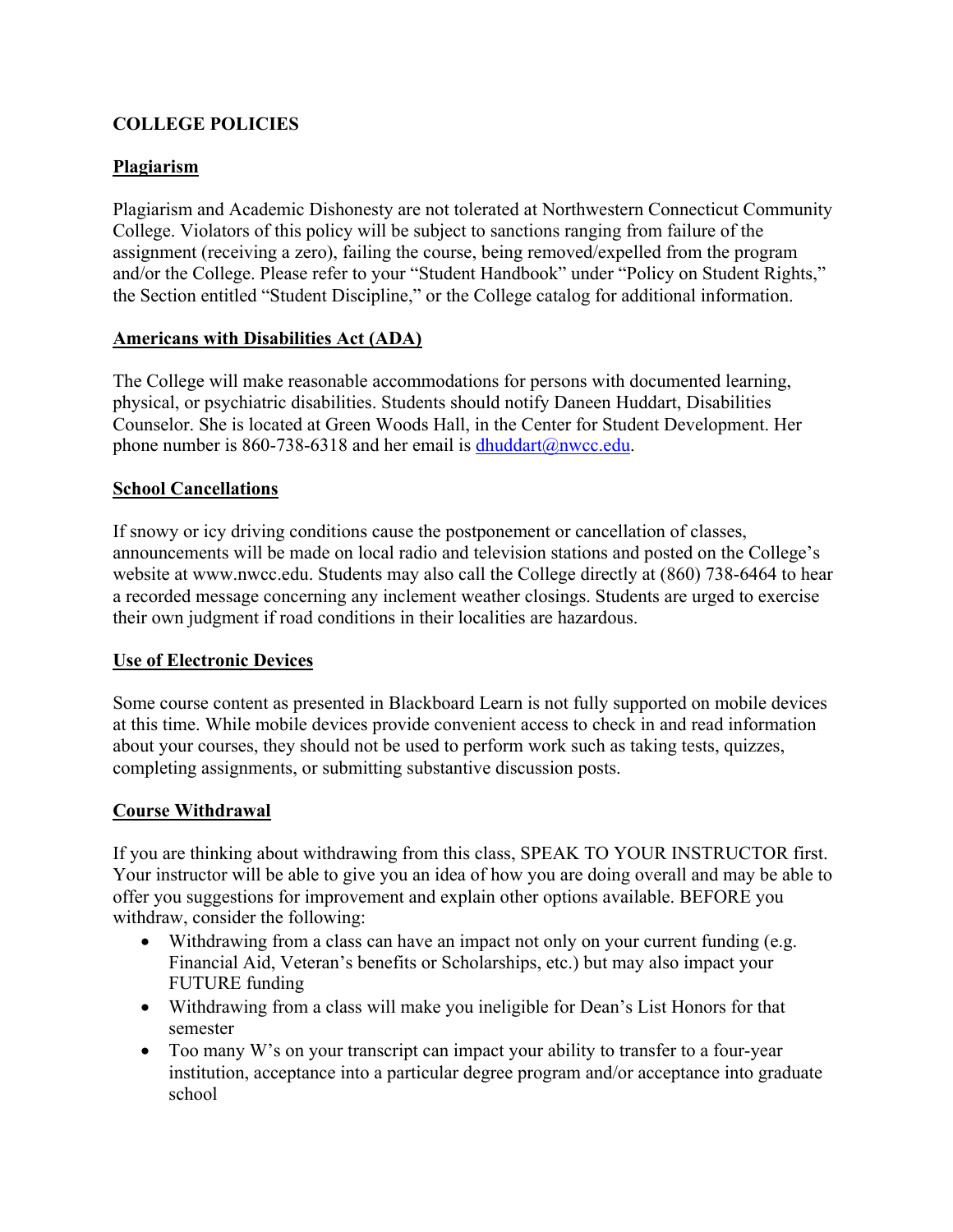## **Sexual Assault and Intimate Partner Violence Resource Team**

NCCC is committed to creating a community that is safe and supportive of people of all gender and sexual identities. This pertains to the entire campus community, whether on ground or virtual, students, faculty, or staff.

Sexual assault and intimate partner violence is an affront to our national conscience, and one we cannot ignore. It is our hope that no one within our campus community will become a victim of these crimes. However, if it occurs, NCCC has created the SART Team - Sexual Assault and Intimate Partner Violence Resource Team - to meet the victim's needs.

SART is a campus and community based team that is fully trained to provide trauma-informed compassionate service and referrals for comprehensive care. The team works in partnership with The Susan B. Anthony Project to extend services 24 hours a day, 7 days a week throughout the year.

The SART Team members are:

### **Susan B. Anthony Project**

| <b>24 Hour Hotline</b>     | 860-482-7133      |                                       |
|----------------------------|-------------------|---------------------------------------|
| Ruth Gonzalez, Ph.D.       | 860-738-6315      | Green Woods Hall Room 207             |
| Sarah Bement, Ph.D.        | 860-738-6382      | Founders Hall Annex Room 214          |
|                            | 860-496-3138 (VP) |                                       |
| <b>Andrew Wetmore</b>      | 860-738-6344      | Green Woods Hall Room 110             |
| Michele Better             | 860-738-6305      | Founders Hall Annex Room 308          |
| Michael Emanuel            | 860-738-6389      | Founders Hall Annex Room 308          |
| Jane O'Grady               | 860-738-6393      | Joyner Health Science Center Room 205 |
| Robin Orlomoski            | 860-738-6416      | Business Office Room 201              |
| Daneen Huddart             | 860-738-6318      | Green Woods Hall Room 211             |
| David Ferreira, Ex-Officio | 860-738-6319      | Founders Hall Room 103                |
|                            |                   |                                       |

At NCCC we care about our students, staff and faculty and their well-being. It is our intention to facilitate the resources needed to help achieve both physical and emotional health.

## **Basic Needs Security:**

NCCC has several resources to support students who may have difficulty with living expenses including; accessing sufficient food to eat every day, and/or having a safe and stable place to live. We recognize that personal life challenges can negatively affect classroom performance so we have available several assistance options.

For students who may have food insecurities, we offer Food for Thought, NCCC's student food pantry, which is located in Founders Hall Annex 3rd floor. The hours are posted on our Food for Thought website, located under the Student Services tab of the NCCC homepage. If you have questions about the food pantry, please contact either Prof. Crystal Wiggins at cwiggins@nwcc.edu or Prof. Todd Bryda @ tbryda@nwcc.commnet.edu. There is also a once per month community Mobile Food Pantry available to students.